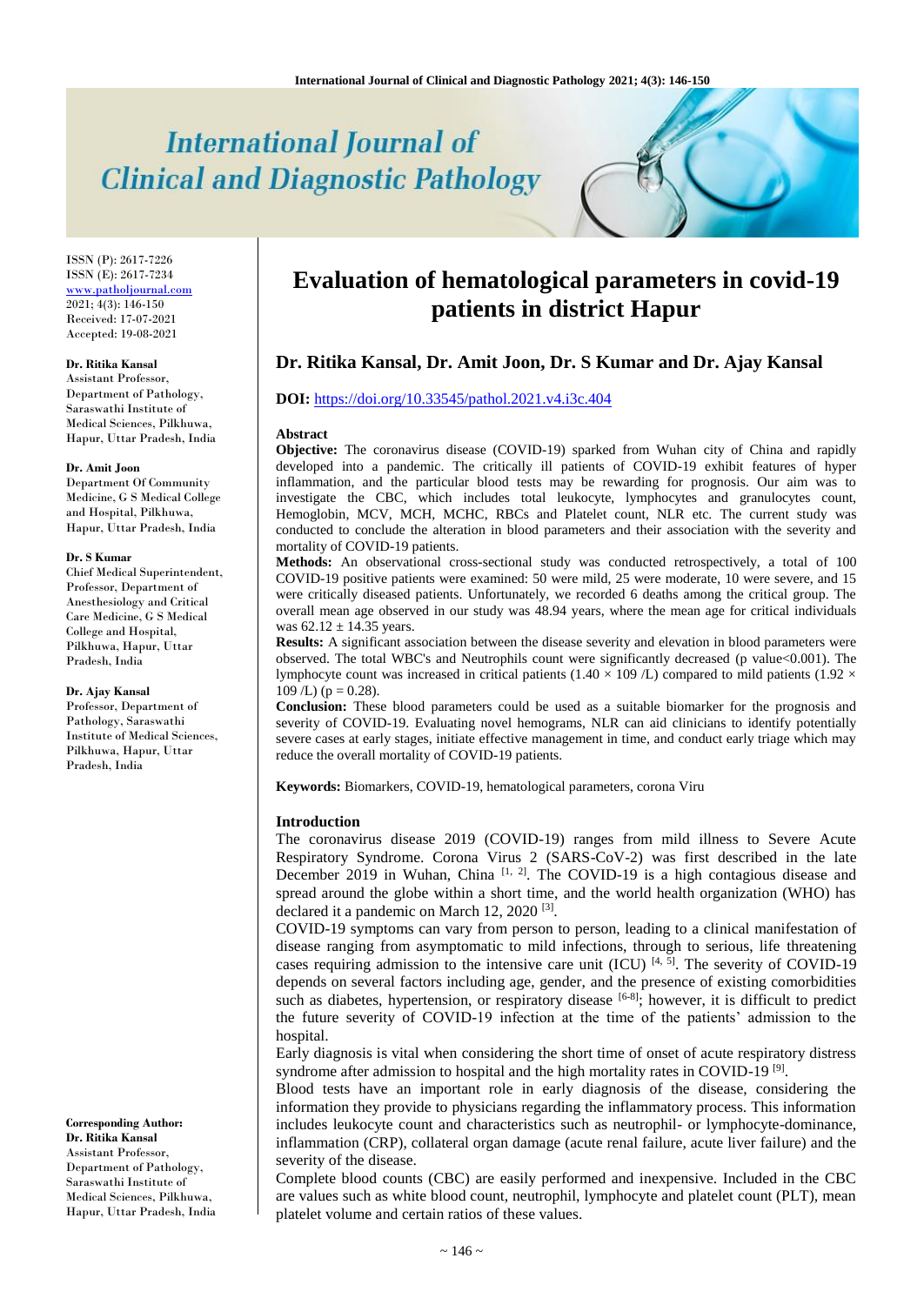These can be used as inflammatory markers. Neutrophils are the most characteristic cell type among the white blood cells and are an important component of the immune system.

Except for clinical symptoms and pulmonary computed tomography (CT) findings, most confirmed COVID-19 patients revealed laboratory fluctuations in different serological parameters, including renal and liver function tests, coagulation parameters, and inflammatory, tests, coagulation parameters, and biochemical and hemocytometric parameters [10, 11].

To show the prognosis and hyper inflammation state, a combination of laboratory tests has been evaluated. The combination of the various tests includes platelet-tolymphocyte (PLR) and neutrophils to lymphocyte ratio (NLR). COVID-19 leads to variation in the hematological parameters, including lymphocytes, white blood cells, platelets, neutrophils, etc  $[11-13]$ . These variations are different from case to case and level of the disease severity. Neutropenia has been previously reported in about 35%- 85% of patients and was the most common blood count abnormality<sup>[10-12]</sup>.

The main objective of this research was to evaluate the variations of CBC levels of COVID-19 patients with the disease severity. How the CBC level changes after the onset of disease. This would help the clinician to ascertain both the diagnosis and prognosis.

## **Materials and Methods**

Study design: A retrospective cross-sectional study was conducted from May 2020 to July 2020.

#### **Patients**

Our study participants include  $n = 100$  patients who were tested positive for CoVid-19 through real-time reverse transcriptase PCR and admitted in isolation wards of District Hapur. Among them, 70 were males while 30 were females. The overall average age was 18–78 years. The demographic information such as gender, age, and co-morbidities was also recorded from each individual as shown in Tables 1.

| <b>Demographics</b> | Total $N=100$ | Mild $N=50$ | Moderate $N=25$ | Severe $N=10$ | Critical $N=15$ |  |
|---------------------|---------------|-------------|-----------------|---------------|-----------------|--|
| Age                 | 48.9          | 43.24       | 49.1            | 56.6          | 62.1            |  |
| Gender              |               |             |                 |               |                 |  |
| Male                | 70 (70%)      | 38 (38%)    | 15 (15%)        | 70 (70%)      | 10 (10%)        |  |
| Female              | 70 (30%)      | 12 (12%)    | 10 (10%)        | 3(3%)         | 5(5%)           |  |

**Table 1:** Demographic information of various disease groups

#### **Sample processing**

The blood routine indicators included lymphocyte count (LYM), lymphocyte %, platelet count (PLT), white blood cell count (WBC), platelet volume distribution width (PDW), PDW%, red blood cell count (RBC), red blood cell volume distribution width (RDW), red blood cell volume distribution width (RDW), hematocrit (HCT), mean corpuscular volume (MCV), mean corpuscular-hemoglobin (MCH), mean corpuscular hemoglobin concentration (MCHC), mean platelet volume (MPV), hemoglobin (HGB), PLT-I, granulocytes count, Granulocyte ratio (G%), neutrophil ratio, and neutrophil count.

# **Exclusion and inclusion criteria**

All the individuals who were tested positive for the COVID-19by RT PCR test (according to U.P. govt. guidelines) were included in this study.

Individuals below 18 years of age and those with not having RT-PCR positive report were excluded.

# **Model development**

According to the MOHFW guidelines for novel corona virus pneumonia diagnosis and treatment protocol, COVID-19 patients have been classified into different groups i.e. mild, moderate, severe, and critical based on the severity of the disease. Severe disease is defined as patients having less than 90% of saturation rate at rest, per min breaths is  $\geq 30$ , >50% lesion progression in pulmonary imaging, the arterial pressure of oxygen (PaO2)/fractional concentration of oxygen (FiO2) is 100 mmhg. Moderate disease is defined as patients having <94% spo2 on room air, respiratory rate  $\geq$ 24/minute. The mild disease level is defined as patients with slight clinical manifestations but no appearance of pneumonia on radiological imaging. Biochemical and hematological parameters were assessed by automated hematology analyzer. Leukopenia was defined as a value lower than 4000 leukocytes/mm3 and lymphopenia as a value lower than 1000 lymphocytes/mm3.

## **Results**

A total of 100 COVID-19 positive individuals were examined in this study. The patients were previously screened through RT-PCR for the SARS-CoV-2 infection and were found positive for the viral infection. Among the total individuals ( $n = 100$ ), 70 (70%) were male individuals while 30 (30%) were female individuals. Male individuals were more affected than female individuals. The severe and critical diseased patients were mostly older individuals compared with mild and moderate groups. The overall mean age was 48.94 years where the mean age for critical individuals was  $62.12 \pm 14.35$  years. Comorbidities were also present in all patients such as hypertension, diabetes, COPD. e. The most common complaints at the time of admission were fever (62%), cough (45%), sore throat (43%), shortness of breath (18%) and myalgia (16%) (Table 2)

**Table 2:** Comparisons of Patient Features according to PCR test results.  $N = 100$ 

| <b>Patient features</b> | <b>Positive</b> | <b>Negative</b> |
|-------------------------|-----------------|-----------------|
| Fever                   | 62(62%)         | 38 (38%)        |
| Cough                   | 45 (45%)        | 55 (55%)        |
| Sore throat             | 43 (43%)        | 57 (57%)        |
| Dyspnea                 | 17 (17%)        | 83 (83%)        |
| Myalgia                 | 16 (16%)        | 84 (84%)        |
| Malaise and fatigue     | 4(4%)           | 96 (96%)        |
| Shortness of breath     | 18 (18%)        | 82 (82%)        |
| Headache                | 2(2%)           | 98 (98%)        |
| Chest pain              | 4(4%)           | 96 (96%)        |
| Rhinorrhea              | $1(1\%)$        | 99 (99%)        |

The hematological parameters such as white blood cells, lymphocyte count, granulocytes, hemoglobin, mean corpuscular hemoglobin, mean corpuscular-hemoglobin concentration, red blood cells, mean corpuscular volume,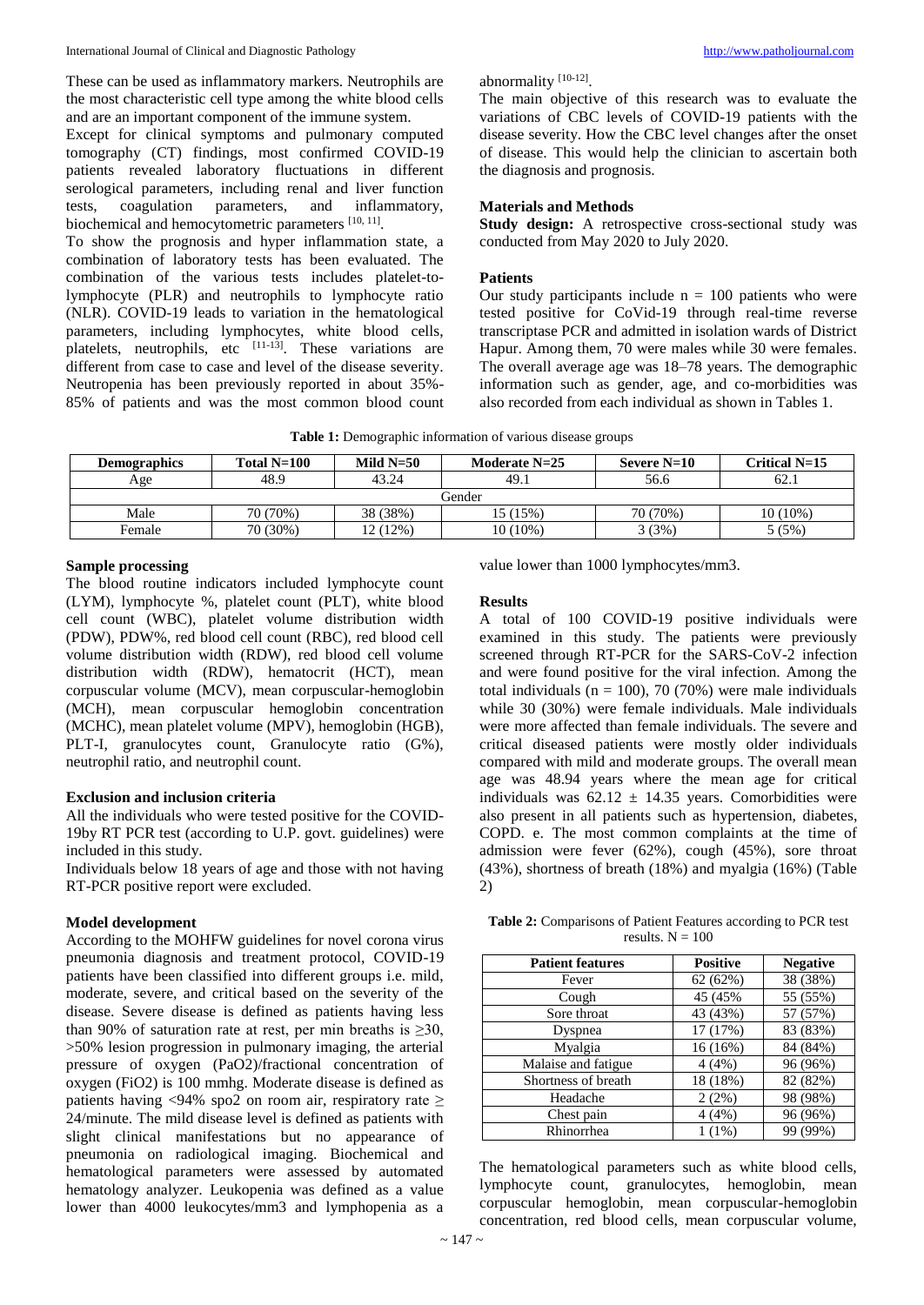hematocrit, red cell distribution width, percentage of red cell distribution width, platelets, mean platelet volume, platelet distribution width, platelet count, platelet large cell ratio were examined across the comparative groups.

The white blood cells were significantly decreased (p value =<0.001) in mild patients compared to critical individuals  $(6.76 \times 109)$  /L). Similarly, significant difference (p value =<0.001) of white blood cells was observed between the moderate patients (8.25  $\times$  109 /L) and severe patients (7.77  $\times$  109 /L), and between moderate (8.25  $\times$  109 /L) and critical patients (11.79  $\times$  109 /L) (p value = 0.039). The mean platelets count was significantly decreased in critical group  $(165.0 \times 109$  /L) compared to moderate group  $(223.73 \times 109)$  $/L$ ), mild group (217.03  $\times$  109  $/L$ ) and severe group (205.55  $\times$  109 /L) (p value = 0.16). No significant association between gender and platelet count elevation was observed in COVID-19 patients. The red blood cell count was increased in the severe group  $(5.1 \times 1012/L)$ ; however, it was similar in other groups (mild group  $4.95 \times 1012$ /L, moderate group  $4.97 \times 1012$ /L) (p value = 0.91). The critical diseased individuals represented the highest value of lymphocyte compared to other diseased groups. The red cells distribution width was significantly decreased (57.86%) in critical patients compared to mild patients (177.3%) (P value  $= 0.83$ ). The granulocyte count was decreased in critical patients (1.40  $\times$  109 /L) compared to mild patients (1.92  $\times$ 109  $\ell$ ) (p value = 0.28). The mean corpuscular hemoglobin was also observed similar across the different comparative groups (p value  $= 0.1$ ). Similarly, the mean corpuscularhemoglobin concentration was also not elevated with the severity of the disease (p value  $= 0.31$ ). The mean corpuscular volume was similar between mild patients (82.63 fl) and moderate patients (83.65 fl) however a little increase was observed in severely diseased patients (86.45 fl).

The platelet large cell ratio was increased in critical patients (26.49%) compared to severe patients. A significant decrease was also observed in NLR in various disease groups.

#### **Discussion**

Considering the high infectivity and mortality rates of COVID-19, early diagnosis of the disease is essential. There is a need to assess the disease severity and mortality risk associated with COVID-19 in the current pandemic for the optimal management of the patients [14, 15]. Therefore, every parameter allowing for early diagnosis is vital. In this study, the possibility of diagnosing COVID-19 early in hospital visits by a simple, inexpensive, easily accessible test, such as a CBC, has been examined.

In this study, we demonstrated that simple parameters from a routine hematological workup have the capacity to be useful predictors of hospital admission in COVID-19 patients on the day of positive COVID-19 swab. Recently, several studies describing predictive modeling for COVID-19 have been published, focusing on prediction models for COVID-19 diagnosis  $[16]$ , COVID-19 severity  $[17]$ , and patient mortality [18]. A common disadvantage of many proposed models is the requirement of detailed patient information including CT scans  $[19, 20]$ , other imaging data  $[21, 20]$ 22] , extensive specialist knowledge, that is, APACHE II score  $[23]$ , additional protein marker tests  $[24]$ , or extensive patient history and clinical workup  $[25, 26]$ , and the need for rapid AI-based diagnostic and prognostic system for COVID-19 remains an unmet challenge  $[27]$ . In contrast to these studies, our proof-of-concept modeling indicated that routinely available hematological parameters such as wbc, NLR and platelet count are powerful predictors of severity of COVID-19 in patients at the time of the positive COVID-19 test (admission to the hospital).Several studies have examined neutrophil-to-lymphocyte ratio (NLR) as a biomarker for COVID-19 severity and have proposed a significant prognostic value on NLR for the prediction of disease severity, decreased NLR being associated with the severe course of COVID-19 (28–30).

Out of 100 patients diagnosed with COVID-19, 70% were males and the average age was  $48.9 \pm 14.5$  years. In a study conducted by Guan *et al.*, the median age was 47 and 52.1% of the patients were male [31]. Another study by Li *et al.* revealed that 56% of all patients were male and the median age was 59<sup>[32]</sup>. Furthermore, another study conducted by Xu *et al.* showed a median age of 41 and 56% of the patients were male <sup>[33]</sup>. Thus, it can be said that COVID-19 is seen more frequently in males and in middle-aged patients.

In the results of this study, which are also consistent with previous research, low thrombocyte, leukocyte and granulocyte counts were revealed in COVID-19 positive patients. Thus, it can be said that thrombocytopenia, leucopenia and neutropenia may be indicative of COVID-19 disease. Likewise, thrombocytopenia and leukopenia were noted in Guan *et al.*'s study <sup>[31]</sup>. The thrombocyte count was also found to be low in the study by Assiri *et al.* [34] and leukopenia was noted in another study conducted by Xu *et al.* [33] . In general, while the leukocyte count was lower than 10,000 in viral pneumonias, leukocytosis was seen in bacterial pneumonias with a leukocyte count of more than 50,000<sup> $[35]$ </sup>. Additionally, Xu *et al.* revealed in their study that thrombocyte counts are significantly low in pneumonia patients and that this decrease is directly proportional to the patients' clinical status [36]. In a study by Fan *et al.* mild thrombocytopenia and leukopenia was observed in some patients at first admission who were COVID-19 positive [37]. Also, hemoglobin levels in COVID-19 positive patients were found to be significantly higher than in COVID-19negative patients. While no significant difference was observed among females regarding hemoglobin, higher hemoglobin levels were seen in COVID-19 positive male patients. It is possible that these results are also affected by other reasons, such as the presence of comorbidities or anemia, and habits such as cigarette smoking. The patient files used for this study did not include a detailed patient history, and thus, their effect on hemoglobin levels were not accounted for. Also, the normal hemoglobin level in the female population is lower than that of males [38]. Since around 70% of the positive patient group is comprised of males in this study, this is likely to also have an effect on the results.

The small sample size, retrospective data collection, and limited access to clinical baseline characteristics such as pre-existing conditions, medications, and treatments are the main limitations in this study. Our study demonstrates that these routine clinical hematology parameters can identify the patients at risk of developing severe COVID-19 disease. The advent of effective vaccines and other novel therapeutics will almost certainly lead to reduced COVID-19 related mortality over the coming months. However, until widespread immunity has been achieved on a global scale, it is likely that we will continue to be challenged by the significant burden of disease and healthcare-resource utilization associated with this infection. The availability of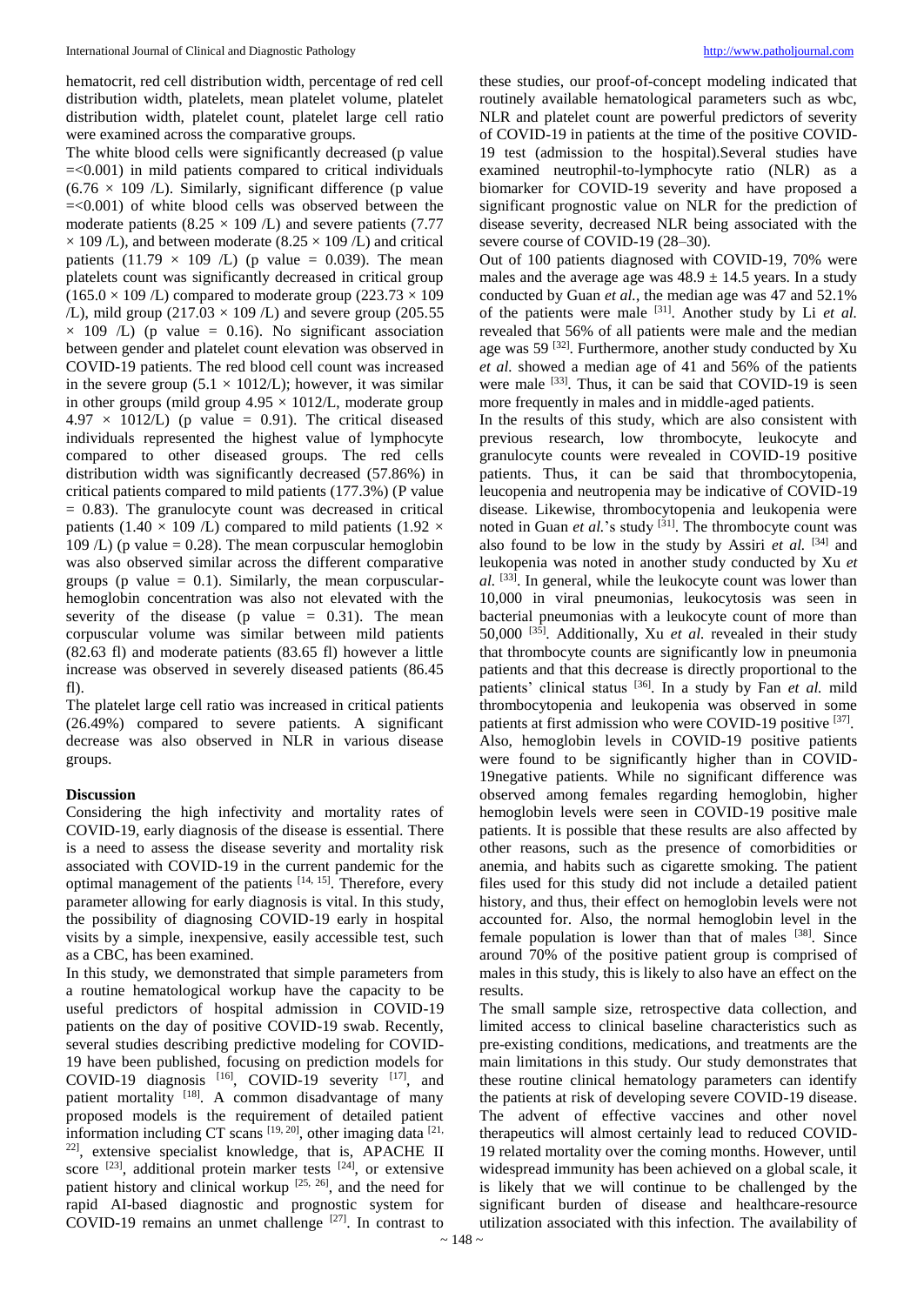prediction models utilizing inexpensive, routine clinical laboratory testing would likely be of significant value to clinicians who continue to be challenged by this disease, particularly in developing countries where healthcare resources are more limited and where access to vaccines may be impeded by the ongoing global demand.

# **Conclusion**

The definitive diagnosis of COVID-19 was made by RT-PCR analysis, but this was a time-consuming and less accessible test. With this test, the time it takes to diagnose and treat patients can be delayed. In our study, low values of leukocytes, neutrophils, platelets and high values of hemoglobin found with a CBC test which is easily available in lab were found to be valuable in terms of the initial diagnosis of COVID-19. In addition, low values of NLR were also indicative of COVID-19.

# **References**

- 1. Wiersinga WJ, Rhodes A, Cheng AC, Peacock SJ, Prescott HC. Pathophysiology, transmission, diagnosis, and treatment of coronavirus disease 2019 (COVID-19): a review. JAMA 2020;324(8):782-793.
- 2. Ghahramani S, Tabrizi R, Lankarani KB *et al.* Laboratory features of the International CS. The species severe acute respiratory syndrome-related coronavirus: classifying 2019-nCoV and naming it SARS-CoV-2Nat Microbiol 2020;5(4):536.
- 3. Waris A, Khan AU, Ali M, Ali A, Baset A. COVID-19 outbreak: current scenario of Pakistan. New Microbes New Infect 2020;14:e100681.
- 4. Mackenzie JS, Smith DW. COVID-19: a novel zoonotic disease caused by a coronavirus from China: what we know and what we don't. Microbiol Aust 2020;41:45- 50. Doi: 10.1071/MA20013
- 5. Oladejo BO, Adeboboye CF, Adebolu TT. Understanding the genetic determinant of severity in viral diseases: a case of SARS-Cov-2 infection Egypt J Med Hum Genet 2020;21:77. Doi: 10.1186/s43042- 020- 00122-z
- 6. Abate SM, Ahmed Ali S, Mantfardo B, Basu B. Rate of Intensive Care Unit admission and outcomes among patients with coronavirus: a systematic review and Meta-analysis. PLoS ONE 2020;15:e0235653. Doi: 10.1371/journal.pone.0235653
- 7. Hu B, Guo H, Zhou P, Shi Z-L. Characteristics of SARS-CoV-2 and COVID19. Nat Rev Microbiol. 2020;19:141-54. Doi: 10.1038/s41579-020-00459-7
- 8. Yang J, Zheng Y, Gou X, Pu K, Chen Z, Guo Q *et al.* Prevalence of comorbidities and its effects in patients infected with SARS-CoV-2: a systematic review and meta-analysis. Int J Infect Dis 2020;94:91-5. Doi: 10.1016/j.ijid.2020.03.017
- 9. Huang C, Wang Y, Li X *et al.* Clinical features of patients infected with 2019 novel coronavirus in Wuhan, China. Lancet 2020;395(10223):497-506.
- 10. Mousavi SA, Rad S, Rostami T *et al.* Hematologic predictors of mortality in hospitalized patients with COVID-19: a comparative study. Hematology 2020;25(1):383-388.
- 11. Sanchez-Pina JM, Rodríguez Rodriguez M, Castro Quismondo N *et al.* Clinical course and risk factors for mortality from COVID-19 in patients with hematological malignancies. Eur J Haematol 2020;105(5):597-607.
- 12. Soni M. Evaluation of eosinopenia as a diagnostic and prognostic indicator in COVID-19 infection. IntJ Lab Hemat 2020. https://doi. org/10.1111/ijlh.13425. Epub ahead of print.
- 13. Fan BE, Chong VC, Chan SS *et al.* Hematologic parameters in patients with COVID-19 infection. Am J Hematol 2020;95(6):E131-E134.
- 14. Emami A, Javanmardi F, Pirbonyeh N, Akbari A. Prevalence of underlying diseases in hospitalized patients with COVID-19: a systematic review and metaanalysis. Arch AcadEmerg Med 2020;8(1):e35.
- 15. Waris A, Din M, Khalid A, Abbas Lail R, Shaheen A, Khan N *et al.* Evaluation of hematological parameters as an indicator of disease severity in Covid-19 patients: Pakistan's experience. J Clin Lab Anal 2021;35(6):e23809. Doi: 10.1002/jcla.23809. Epub 2021 May 24. PMID: 34028884; PMCID: PMC8183923.
- 16. Zoabi Y, Deri-Rozov S, Shomron N. Machine learningbased prediction of COVID-19 diagnosis based on symptoms. Digit Med 2021;4:3. Doi: 10.1038/s41746- 020-00372-6
- 17. Zhou J, Lee S, Wang X, Li Y, Wu WKK, Liu T *et al.* Development of a multivariable prediction model for severe COVID-19 disease: a population-based study from Hong Kong. Digit Med 2021;4:66. Doi: 10.1038/s41746-021-00433-4
- 18. Pourhomayoun M, Shakibi M. Predicting mortality risk in patients with COVID-19 using machine learning to help medical decisionmaking. Smart Health 2021;20:100178. Doi: 10.1016/j.smhl.2020. 100178
- 19. Burian E, Jungmann F, Kaissis GA, Lohöfer FK, Spinner CD, Lahmer T *et al.* Intensive care risk estimation in COVID-19 pneumonia based on clinical and imaging parameters: experiences from the Munich cohort. J Clin Med 2020;9:1514. Doi: 10.3390/jcm9051514.
- 20. Durhan G, ArdaliDüzgün S, Ba saranDemirkazik F, Irmak I, Idilman I, GülsünAkpinar M *et al.* Visual and software-based quantitative chest CT assessment of COVID-19: correlation with clinical findings. DiagnIntervRadiol 2020;26:557-64. Doi: 10.5152/dir.2020.20407.
- 21. Mushtaq J, Pennella R, Lavalle S, Colarieti A, Steidler S, Martinenghi CMA, *et al.* Initial chest radiographs and artificial intelligence (AI) predict clinical outcomes in COVID-19 patients: analysis of 697 Italian patients. EurRadiol 2021;31:1770-9. Doi: 10.1007/s00330-020- 07269-8
- 22. Jackson BR, Gold JAW, Natarajan P, Rossow J, NeblettFanfair R, da Silva J, *et al.* Predictors at admission of mechanical ventilation and death in an observational cohort of adults hospitalized with COVID-19. Clin Infect Dis. (2020). doi: 10.1093/cid/ciaa1459. [Epub ahead of print].
- 23. Assaf D, GutmanYa, Neuman Y, Segal G, Amit S, Gefen-Halevi S *et al.* Utilization of machine-learning models to accurately predict the risk for critical COVID-19. Intern Emerg Med 2020;15:1435-43. Doi: 10.1007/s11739-020-02475-0
- 24. Fraser DD, Cepinskas G, Slessarev M, Martin C, Daley M, Miller MR, *et al.* Inflammation profiling of critically ill coronavirus disease 2019 patients. Crit Care Explor 2020;2:e0144. Doi: 10.1097/CCE.0000000000000144.
- 25. Liang W, Yao J, Chen A, Lv Q, Zanin M, Liu J *et al.*